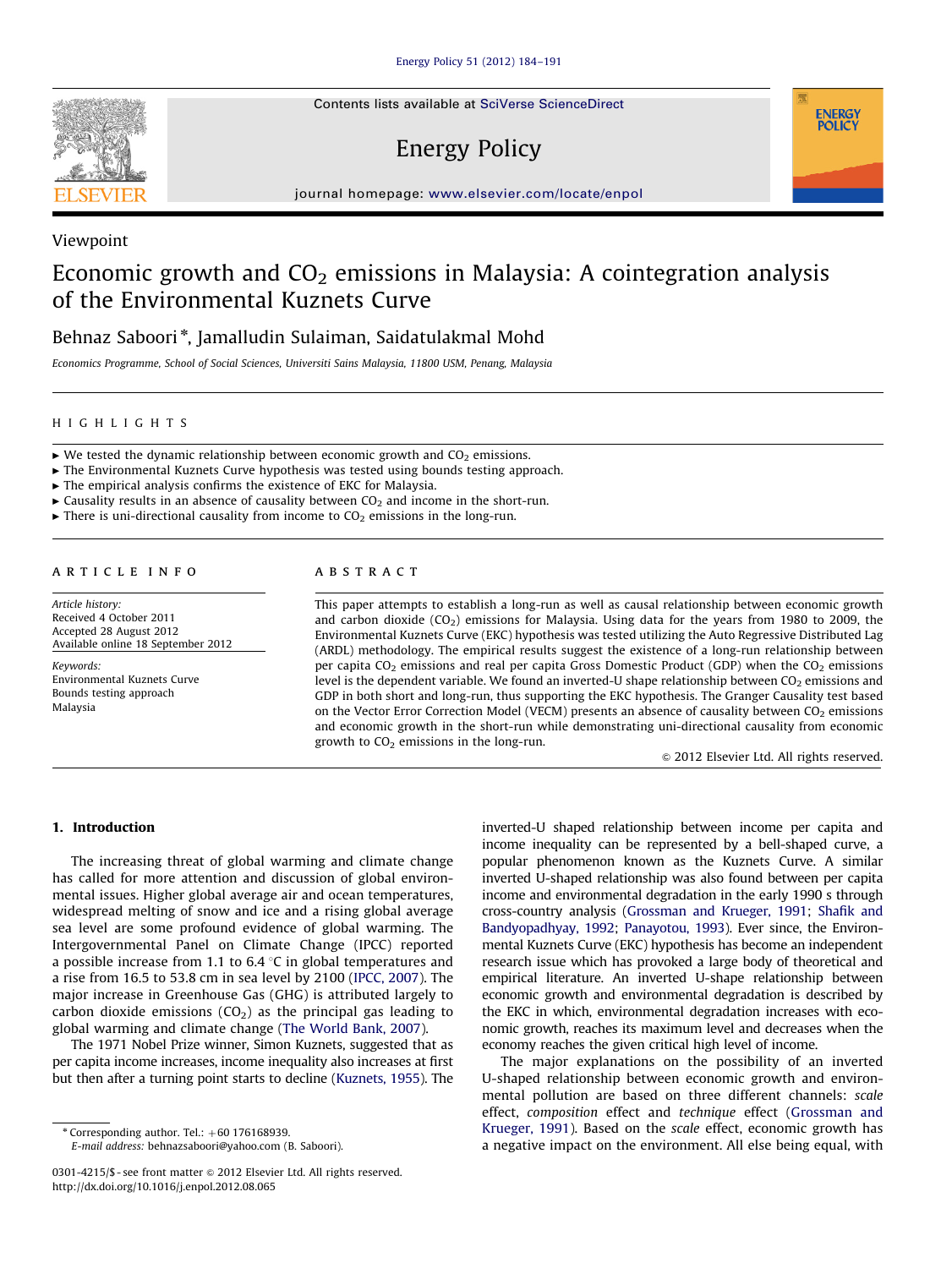economic growth an increase in production will result in increased pollution and environmental degradation. On the other hand composition effect may be positive for the environment. During economic development, the structure of the economy changes, as in the earlier stages pollution increases with the changes in a country's economic structure from mainly agricultural production to more resource intensive heavy manufacturing industries and in later stages of development pollution decreases as the structure shifts towards service and light manufacturing industries. Finally *technique* effect suggests that, with economic growth dirty and obsolete technologies are replaced by new and cleaner ones which improves environmental quality. Based on EKC, the negative impacts of scale effects on the environment tend to dominate in the initial stages of economic growth but the positive impacts of composition and technique effects that tend to decrease emissions levels prevail at the declining stage ([Stern,](#page--1-0) [2004\)](#page--1-0).

Testing the EKC hypothesis becomes increasingly important as it predicts that economic growth is a solution for environmental problems in the future with no policy intervention. The EKC hypothesis has been tested for many indicators of environmental degradation including: deforestation [\(Panayotou, 1993](#page--1-0); [Koop and](#page--1-0) [Tole, 1999;](#page--1-0) [Bhattarai and Hammig, 2001](#page--1-0); [Bulte and van Soest,](#page--1-0) [2001\)](#page--1-0), carbon emissions [\(Holtz-Eakin and Selden, 1995](#page--1-0); [Dinda,](#page--1-0) [2001;](#page--1-0) [Robers and Grimes, 1997\)](#page--1-0), sulfur dioxide [\(Grossman and](#page--1-0) [Krueger, 1991;](#page--1-0) [Selden and Song, 1994;](#page--1-0) [De Bruyn, 1997;](#page--1-0) [Stern et al.,](#page--1-0) [1996](#page--1-0); [Kaufmann et al., 1998](#page--1-0)) and municipal waste ([Shafik and](#page--1-0) [Bandyopadhyay, 1992;](#page--1-0) [Shafik, 1994;](#page--1-0) [Vincent, 1997;](#page--1-0) [Rothman, 1998;](#page--1-0) [Koop and Tole, 1999](#page--1-0); [Bhattarai and Hammig, 2001\)](#page--1-0).

However, the empirical evidence in support of delinking  $CO<sub>2</sub>$ emissions and economic growth has not yet been conclusive compared to other air and water pollutants. Whereas some research found a linear relationship between  $CO<sub>2</sub>$  emissions and per capita income ([Shafik and Bandyopadhyay, 1992](#page--1-0); [Shafik,](#page--1-0) [1994;](#page--1-0) [Azomahou et al., 2006\)](#page--1-0) others reported an inverted Ushaped relationship [\(Robers and Grimes, 1997](#page--1-0); [Cole et al., 1997;](#page--1-0) [Schmalensee et al., 1998;](#page--1-0) [Galeotti and Lanza, 1999;](#page--1-0) [Apergis and](#page--1-0) [Payne, 2009](#page--1-0); [Lean and Smyth, 2010\)](#page--1-0) or even an N-shaped relationship [\(Shafik, 1994](#page--1-0) ; [Grossman and Krueger, 1995](#page--1-0)).

Many literatures ([Hill and Magnani, 2002;](#page--1-0) [Dinda, 2004;](#page--1-0) [Stern,](#page--1-0) [2004\)](#page--1-0) show that most studies on the EKC used either panel or crosssection data for a group of developed and/or developing countries to establish a link between economic growth and environmental degradation. While these studies provide a general understanding of how the variables are related, they are unable to offer much guidance on policy implications for each country [\(Ang, 2008](#page--1-0)). This is because individual countries do not possess the same pollution path as was assumed in panel data analysis ([Stern et al., 1996](#page--1-0); [Carson](#page--1-0) [et al., 1997](#page--1-0); [Lindmark 2002](#page--1-0); [Friedl and Getzner, 2003\)](#page--1-0). For example [Vincent \(1997\),](#page--1-0) in a study for Malaysia, concluded that pollutionincome relationships from the cross-country studies [\(Grossman and](#page--1-0) [Krueger, 1991;](#page--1-0) [Shafik and Bandyopadhyay, 1992](#page--1-0); [Panayotou, 1993;](#page--1-0) [Selden and Song, 1994\)](#page--1-0) fail to accurately predict the trends in air and water pollution in Malaysia. In particular, none of the pollutionincome relationships (total suspended particulates, biochemical oxygen demand, chemical oxygen demand, ammoniacal nitrogen, pH and suspended solids) estimated for Malaysia have the hypothesized EKC form, which is inconsistent with the predictions of the cross-country studies. The lack of a common EKC for all countries shows the necessity to carry out studies on individual countries to ensure institution of effective, sustainable, development policies. [Stern et al. \(1996\)](#page--1-0) believe that ''a more fruitful approach to the analysis of the relationship between economic growth and environmental impact would be the examination of the historical experience of individual countries, using econometric and also qualitative historical analysis" (p.1159).

Since then a new trend of research appeared in which the EKC hypothesis is tested using time series data for individual countries. Studies using time series data for a single country include those of [Dijkgraaf and Vollebergh \(1998\)](#page--1-0) for individual OECD countries; [De Bruyn et al. \(1998\)](#page--1-0) for Netherlands, West Germany, UK and USA; [Roca et al. \(2001\)](#page--1-0) for Spain; [Day and Grafton \(2003\)](#page--1-0) for Canada and [Friedl and Getzner \(2003\)](#page--1-0) for Austria. As pointed out by [Lindmark \(2002\)](#page--1-0) a major advantage of individual country studies is bringing the analysis closer to the dynamic. In other words EKC is a long-run phenomenon as it depicts the development trajectory for a single economy that grows through different stages over time [\(Dinda, 2004\)](#page--1-0).

With the improvement of time series econometric techniques. the focus of research has changed to testing cointegration and causal relationship on the basis of the EKC hypothesis. [Egli \(2004\)](#page--1-0) argues that the distinction between short and long-run effects of economic growth on environmental degradation is important therefore equations with explicit short and long-term dynamics should be preferred.

Recent work by [Akbostanci et al. \(2009\)](#page--1-0) investigated the cointegration relationship between economic growth and  $CO<sub>2</sub>$ emissions for Turkey. In another study [Fodha and Zaghdoud](#page--1-0) [\(2010\)](#page--1-0) explore the cointegration and causal relationship between economic growth and pollutant emissions ( $CO<sub>2</sub>$  and  $SO<sub>2</sub>$ ) based on the EKC hypothesis for Tunisia. In a recent study [Jaunky \(2010\)](#page--1-0) tested the cointegration and causal relationship between economic growth and  $CO<sub>2</sub>$  emissions on the basis of the EKC hypothesis for 36 high-income countries. They provided evidence in support of the EKC hypothesis in the cases of Greece, Malta, Oman, Portugal and the United Kingdom. Another study by [Esteve](#page--1-0) [and Tamarit \(in press\)](#page--1-0) modeled the long-run relationship between  $CO<sub>2</sub>$  emissions and income for Spain. They conclude a non-linear relationship between the variables pointing to the existence of an EKC.

Some studies included other potential determinants of  $CO<sub>2</sub>$ emissions such as energy consumption by [Ang \(2007\)](#page--1-0), [Soytas and](#page--1-0) [Sari \(2007\)](#page--1-0), [Menyah and Wolde-Rufael \(2010\)](#page--1-0) and [Ozturk and](#page--1-0) [Acaravci \(2010\)](#page--1-0); foreign trade in order to test the pollution haven hypothesis by [Halicioglu \(2009\)](#page--1-0), [Jalil and Mahmud \(2009\)](#page--1-0) and [Nasir and Rehman \(2011\);](#page--1-0) urbanization by [Zhang and Cheng](#page--1-0) [\(2009\),](#page--1-0) [Iwata et al. \(2010\)](#page--1-0) and [Hossain \(2011\)](#page--1-0) and employment by [Sari and Soytas \(2009\)](#page--1-0) and [Ghosh \(2010\).](#page--1-0)

However, the multivariate studies also produce conflicting results on the existence of EKC. While [Ang \(2007\)](#page--1-0) and [Iwata](#page--1-0) [et al. \(2010\)](#page--1-0) for France, [Jalil and Mahmud \(2009\)](#page--1-0) for China and [Nasir and Rehman \(2011\)](#page--1-0) for Pakistan succeed in finding an inverted-U shaped curve between economic growth and  $CO<sub>2</sub>$ emissions, others could not [\(Soytas and Sari, 2007](#page--1-0); [Halicioglu,](#page--1-0) [2009;](#page--1-0) [Ozturk and Acaravci, 2010](#page--1-0) all for turkey; [Menyah and](#page--1-0) [Wolde-Rufael, 2010](#page--1-0) for South Africa).

Inconclusive results regarding the existence of EKC in studies on individual countries cannot be extrapolated as evidence of similar results for all countries. For example, existence of the decoupling phase of the EKC between economic growth and  $CO<sub>2</sub>$ emissions in Turkey is not yet apparent in testing when employing different econometric methodologies with different time periods and different additional variables. [Soytas and Sari](#page--1-0) [\(2007\),](#page--1-0) [Akbostanci et al. \(2009\)](#page--1-0), [Halicioglu \(2009\)](#page--1-0) and [Ozturk](#page--1-0) [and Acaravci \(2010\)](#page--1-0) conclude that there is no inverted-U shaped relationship between income and  $CO<sub>2</sub>$  emissions in Turkey. In other words the empirical results are sensitive to the country/ countries chosen, period of time considered, chosen estimation technique and the use of different control variables in the model.

Furthermore earlier empirical studies consider testing causality along with testing the cointegration to see if the long-run relationship between environmental degradation and economic